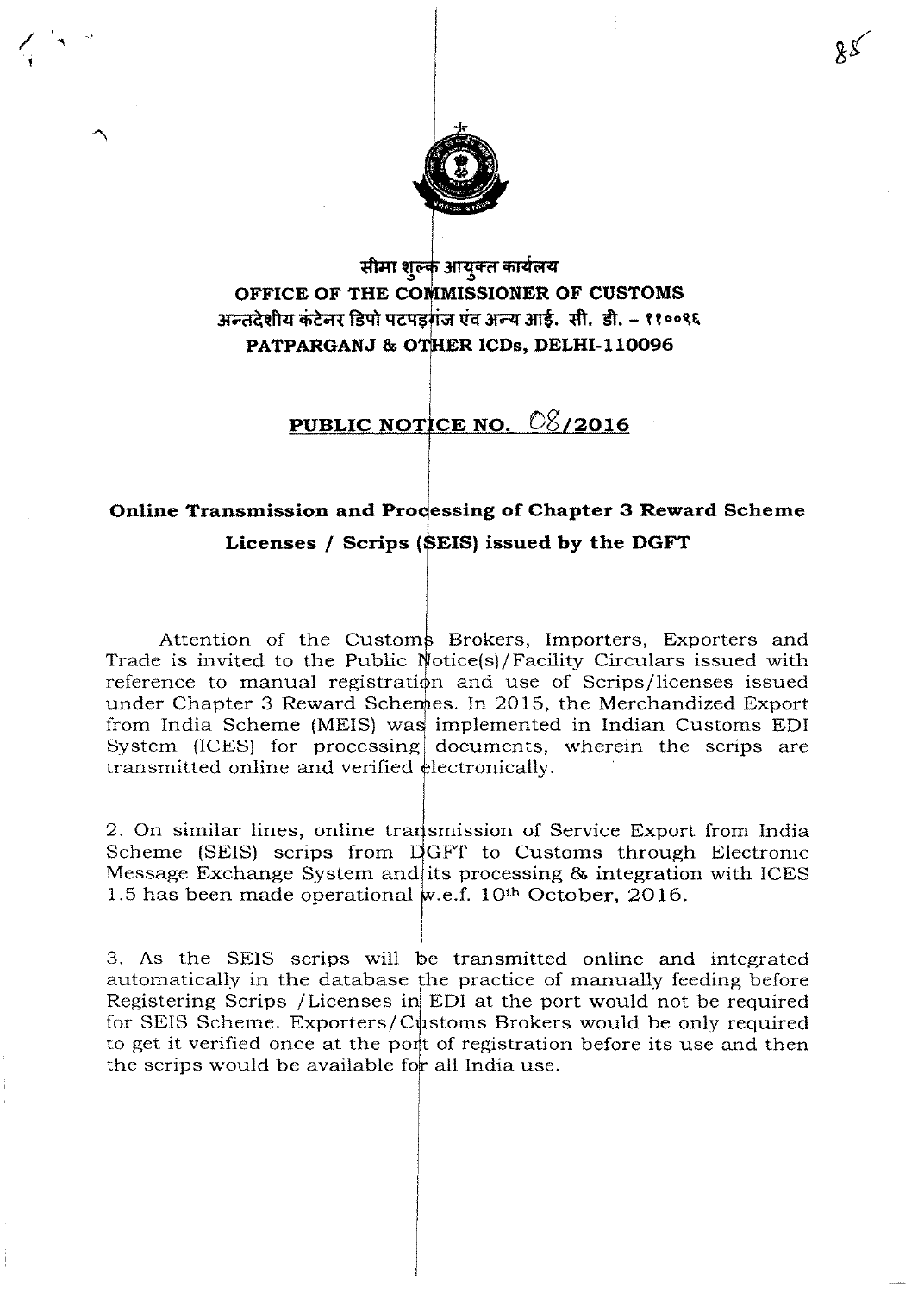$\sim$  4. It is informed that further manual debit may not be resorted to and due care should be taken to record manual debit (if there was any debit already made prior to, the integration of DGFT-SEIS Scrips data with ICES say on or before  $10<sup>th</sup>$  October 2016, or, verification of SEIS scrips at the respective port of export, whichever is latest, in the concerned scrip before registration) in EDI Ledger as well as on the hardcopy of the said scrip. In such case, Exporters/Custom brokers are advised to approach the concerned officer with the documents for entry on the system within 10 days of issue of this Public Notice.

5. Any difficulties in the implementation of the same may be brought to the notice of System Manager, ICD-PPG.

~  $\mathbb{E}[\mathcal{L}^{\prime\prime}]\mathcal{L}$ 

Commissioner of Customs lCD, Patparganj

## C. No. VIl1/6/ICD/PPGffech/P.N.l438/2 *161* Dated:

Copy forwarded to:-

- 1. The Chief Commissioner of Customs (Delhi Zone), New Custom House, New Delhi-110037.
- 2. The Principal Commissioner of Customs, lCD, TKD (Import), New Delhi.
- 3. The Principal Commissioner of Customs, ACC (Import), New Custom House, New Delhi,
- 4. The Commissioner of Customs, ICD, TKD, (Export), New Delhi,
- 5. The Commissioner of Customs, ACC (Export), New Custom House, New Delhi,
- 6. The Commissioner of Customs (General), New Custom House, New Delhi,
- 7. The Commissioner of Customs (Preventive), New Custom House, New Delhi,
- 8. The Additional Commissioner of Customs, ICD, PPG, Delhi.
- 9. The Joint Commissioner of Customs, ICD, PPG, Delhi.
- 10. The Deputy / Assistant Commissioner of Customs,
	- ICD, PPG (Import/Export, Group, SIIB);
	- ICD: BBG,ICD, Piyala:ICD: Concor, Faridabad,
	- ICD, Garhi Harsaru, ICD: Patli, ICD: Rewari,